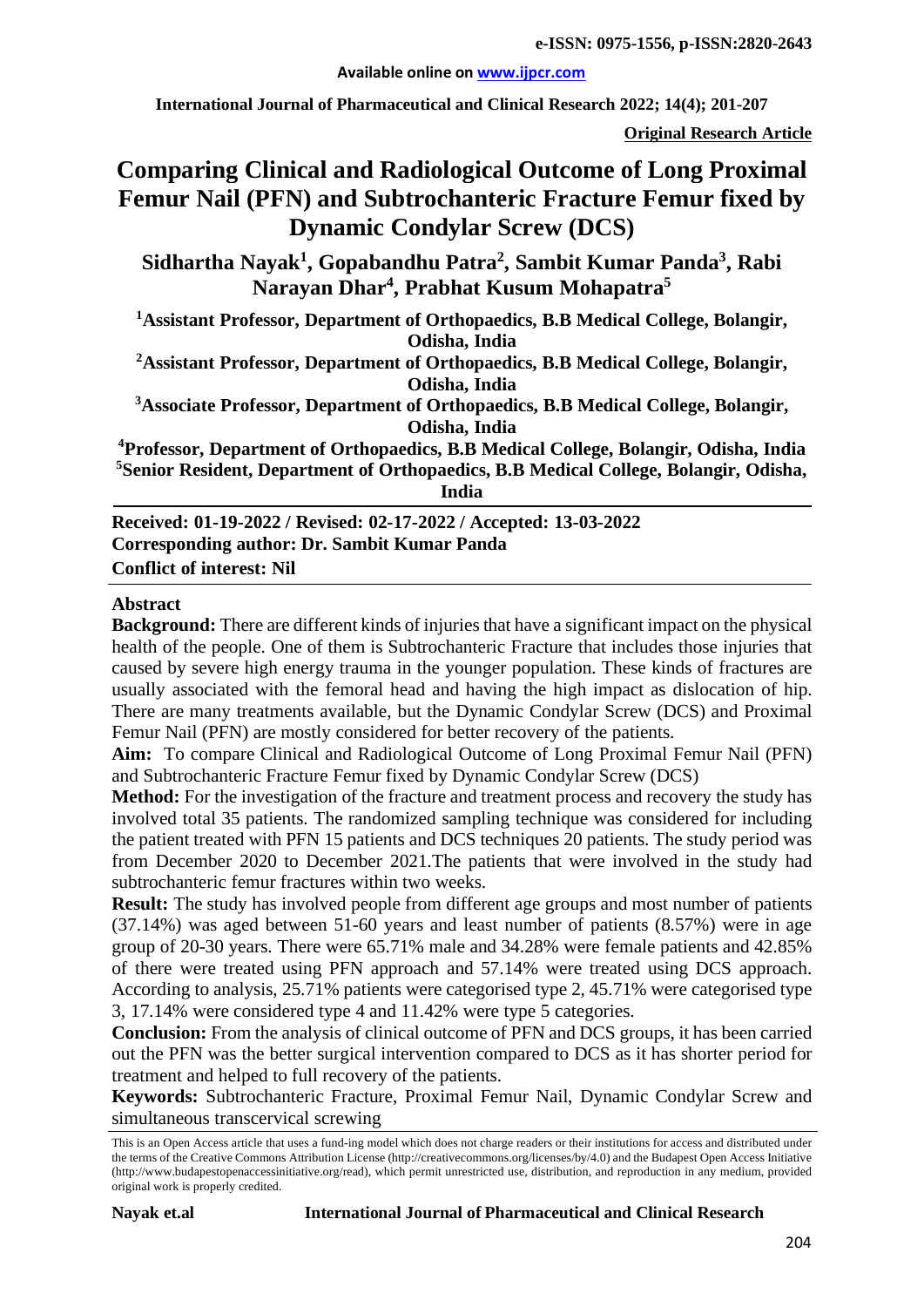# **Background**

There are different kinds of injuries that have a significant impact on the physical health of the people. One of them is Subtrochanteric Fracture that include those injuries that caused by severe high energy trauma in the younger population [1]. However, the old age people are also facing the issues related to this due to trivial fall and osteoporotic bones. This kind of injury accounts for 10%-30% of all the hip fractures. Moreover, these are one of the most complicated injuries to treat and the complication rate is up to 40% [2]. Apart from this, the Proximal Femur Nail (PFN) is externally uncommon injury that occurs among the younger population. The attribute mechanism includes axial compression against the acetabular roof, with hip in flexion and abdication. The associate injuries considering the PFN are often seen the knee is an attitude of flexion [3].

This kind of fracture is usually associated with the femoral head and having the high impact as dislocation of hip. The major symptoms of this kind of injury involve inability to get up from a fall or to walk properly, server pain in the hip region and groin, inability to put weight on leg on the side of injured hip and outward turning of the leg on the side of injured hip [4]. The major risk factors that caused the issue among the people are age, gender, osteoporosis, and other chronic medical conditions. Age and gender play a significant role in this kind of injury as the increase in age led to weak bones and lose the density of the bones. Additionally, the women have higher chances of this kind of injury[5].

This region gets exposed to high pressure during the day-to-day activities and high weightlifting. These kinds of fractures are difficult to treat and lead to many complications in performing the daily operations [6]. The surgical treatments are required for recovery of such patients [7].

However, the patients could face the serious complications after the treatment such as thrombophlebitis, urinary and lung infections, deep vein thrombosis and ulcers [8]. The early surgical treatment can help the people to get recovered but the level of complications can affect the physical approach of the patients. There are many other treatments are available, but the Dynamic Condylar Screw (DCS) and Proximal Femur Nail (PFN) are mostly considered for better recovery of the patients [9].

These kinds of techniques include the simultaneous transcervical screwing and shaft plating, intramedullary fixation and involve different types of additional transcervical flexation, nailing with femoral neck-lag screwing and fixation with cephalomedullary locking [10]. Diagnose and treatment of such issues is requiring high level of expertise in managing the health condition of the patient and approach is following different surgical difficulties [11].

# **Aim**

To compare Clinical and Radiological Outcome of Long Proximal Femur Nail (PFN) and Subtrochanteric Fracture Femur fixed by Dynamic Condylar Screw (DCS)

# **Material and method**

For the investigation of the fracture and treatment process and recovery the study has involved total 35 patients. The randomized sampling technique was considered for including the patient treated with PFN 15 patients and DCS techniques 20 patients. The study period was from December 2020 to December 2021.The patients that were involved in the study had subtrochanteric femur fractures within two weeks. The observation of patients was done at 6-weeks, 3-months, and 6 months.

# *Inclusion criteria*

1. Subtrochanteric fractures.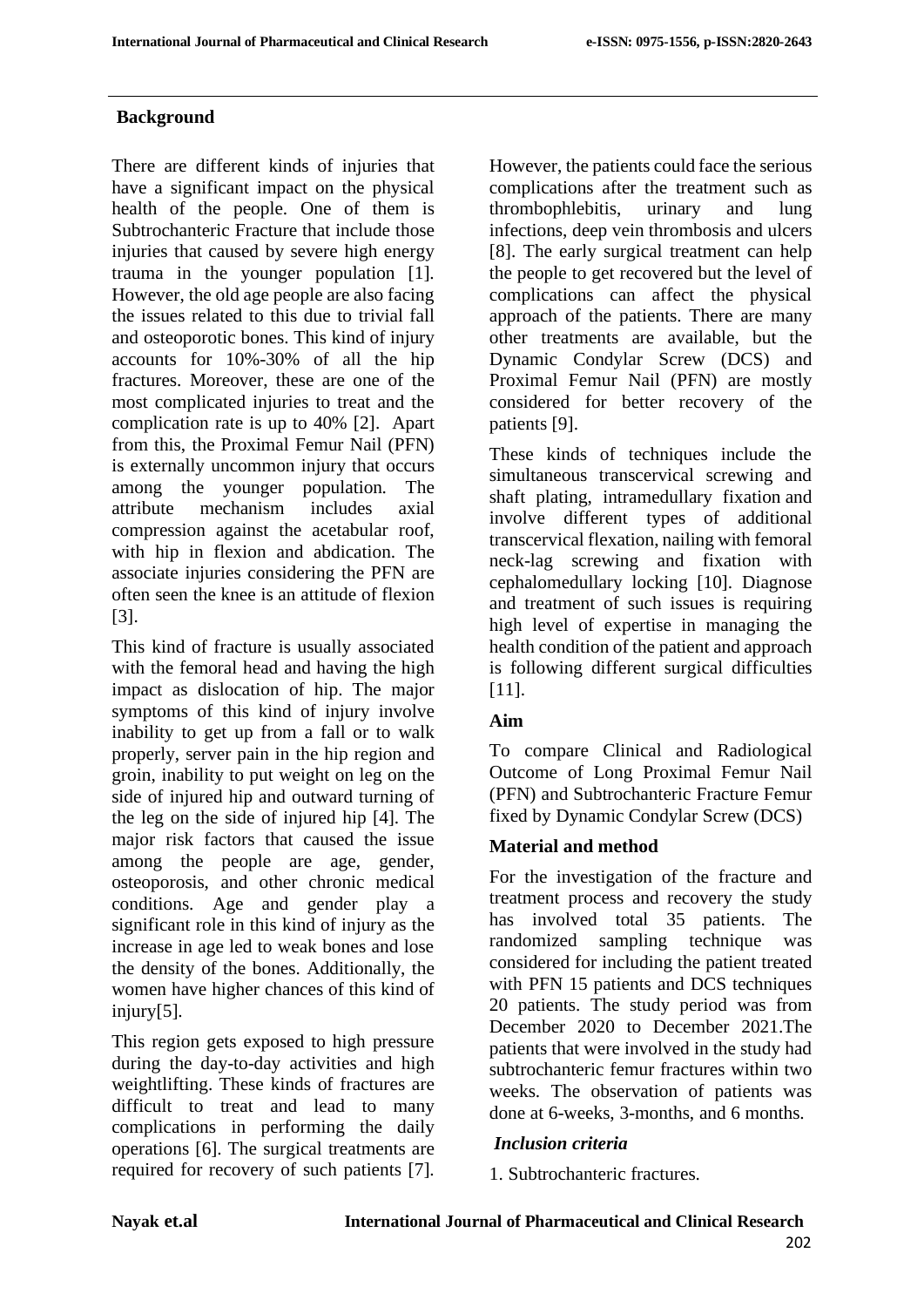2. Skeletally mature patients. 3. Patients admitted to the hospital within two weeks of the injury.

#### **Results**

| Age (Years)  | <b>Number of patients</b> | Percentage |  |  |  |
|--------------|---------------------------|------------|--|--|--|
| 20-30        |                           | 8.57%      |  |  |  |
| $31-40$      |                           | 11.42%     |  |  |  |
| $41 - 50$    |                           | 22.85%     |  |  |  |
| $51-60$      | 13                        | 37.14%     |  |  |  |
| 60 and above | –                         | 20%        |  |  |  |

**Table 1: Age**

The study has involved people from different age groups and most number of patients was age between 51-60 years

37.14% and least number of patients was age group of 20-30 years 8.57%.

**Table 2: Gender**

| <b>Gender</b> | <b>Number of patients</b> | <b>Percentage</b> |  |
|---------------|---------------------------|-------------------|--|
| Male          |                           | 65.71%            |  |
| Female        |                           | 34.28%            |  |

The study has involved both male and female patients for comparing PFN and DCS. There were 65.71% male and 34.28% were female patients.

**Table 3: Mode of treatment**

| <b>Mode of treatment</b> | <b>Number of patients</b> | <b>Parentage</b> |
|--------------------------|---------------------------|------------------|
| PFN                      |                           | 42.85%           |
| DCS                      | 20                        | 57.14%           |

For the study, there were total 35 patients involved and 42.85% of there were treated

using PFN approach and 57.14% were treated using DCS approach.

| Table 4: Seinsheimer's classification of fracture |
|---------------------------------------------------|
|---------------------------------------------------|

| Seinsheimer's classification of<br>fracture | <b>Number</b><br>patients | of Percentage |
|---------------------------------------------|---------------------------|---------------|
| Type 2                                      |                           | 25.71%        |
| Type 3                                      | 16                        | 45.71%        |
| Type 4                                      | h                         | 17.14%        |
| Type 5                                      |                           | 11.42%        |

Four types of classification considered for analysing the level of complication and selecting the treatment option. According to analysis, 25.71% patients were fall into

category of type 2, 45.71% were categories type 3, 17.14% were considered category of type 4 and 11.42% were fall into type 5 category.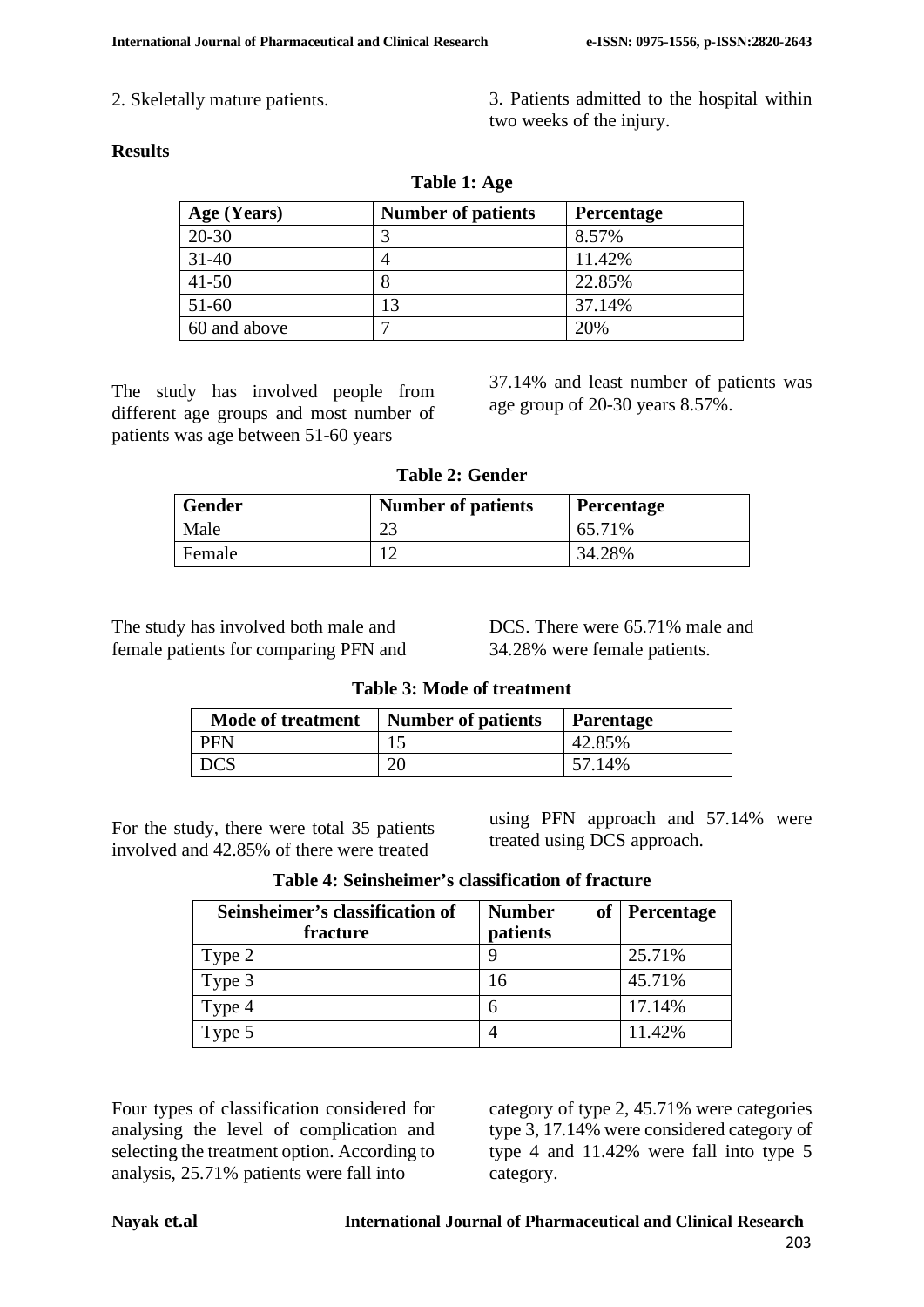#### **Available online on [www.ijpcr.com](http://www.ijpcr.com/)**

| <b>Table 5: Construct characteristics</b> |                        |                           |                                      |  |  |
|-------------------------------------------|------------------------|---------------------------|--------------------------------------|--|--|
| <b>Mode of treatment</b>                  | <b>Bone</b><br>density | material   Bending moment | <b>Number of cycles</b><br>sustained |  |  |
| <b>PFN</b>                                | $0.98 \pm 0.34$        | $9.99 \pm 1.30$           | 41819±13836                          |  |  |
| <b>DCS</b>                                | $0.88 \pm 0.30$        | $15.32 \pm 0.87$          | 19529±21970                          |  |  |
| P-value                                   | 0.71                   | < 0.05                    | < 0.05                               |  |  |

**International Journal of Pharmaceutical and Clinical Research 2022; 14(4); 201-207**

The characteristics of patients were analysing focusing on bone material density and bone moment as well as number of cycles sustained. According to analysis, the bone material density between PFN and DCS has shown no significant difference  $(p>0.05)$ , whereas

there was significant difference in bending moment and number of cycles sustained between PFN and DCS ( $p<0.05$ ). Bending moment was significant higher in DCS whereas number of cycles sustained was significant more in PFN.

#### **Table 6: Functional outcome**

| <b>Mode of treatment</b> | <b>Excellent</b> | Good | Fair | <b>P-value</b> |
|--------------------------|------------------|------|------|----------------|
| <b>PFN</b>               |                  |      |      |                |
|                          |                  |      |      | <0.05          |
| Total                    | I O              |      |      |                |

The functional outcome of both treatment groups was identified considering the classification in excellent, good, and fair categories. According to analysis, considering both groups total 16 patients were fall into excellent category, 13

patients were good, and 6 patients were fair. Significant association was found between mode of treatment and functional outcome (p<0.05). PFN showed better functional outcome as compared to DCS.

| <b>Mode of</b> | 6-week follow-up |         | 3-months follow-up        | 6-months   | follow- |
|----------------|------------------|---------|---------------------------|------------|---------|
| treatment      |                  |         |                           | up         |         |
| <b>PFN</b>     | Full             | weight- | No pain                   | Back<br>to | daily   |
|                | bearing          |         |                           | activities |         |
| <b>DCS</b>     | Partial          | weight- | Full weight-bearing. Mild |            |         |
|                | bearing          |         | pain                      |            |         |

|  |  | Table 7: Full weight-bearing time |
|--|--|-----------------------------------|
|--|--|-----------------------------------|

The analysis of post-operation activities was conducted, and it has carried out three different periods such as 6 weeks, 3 months, and 6 months. According to analysis, the patients those were treated

using PFN have started full weight bearing after 6 weeks and no pain was observed. Apart from this, patients treated using DCS approach were having mild pain and not able to take full weight.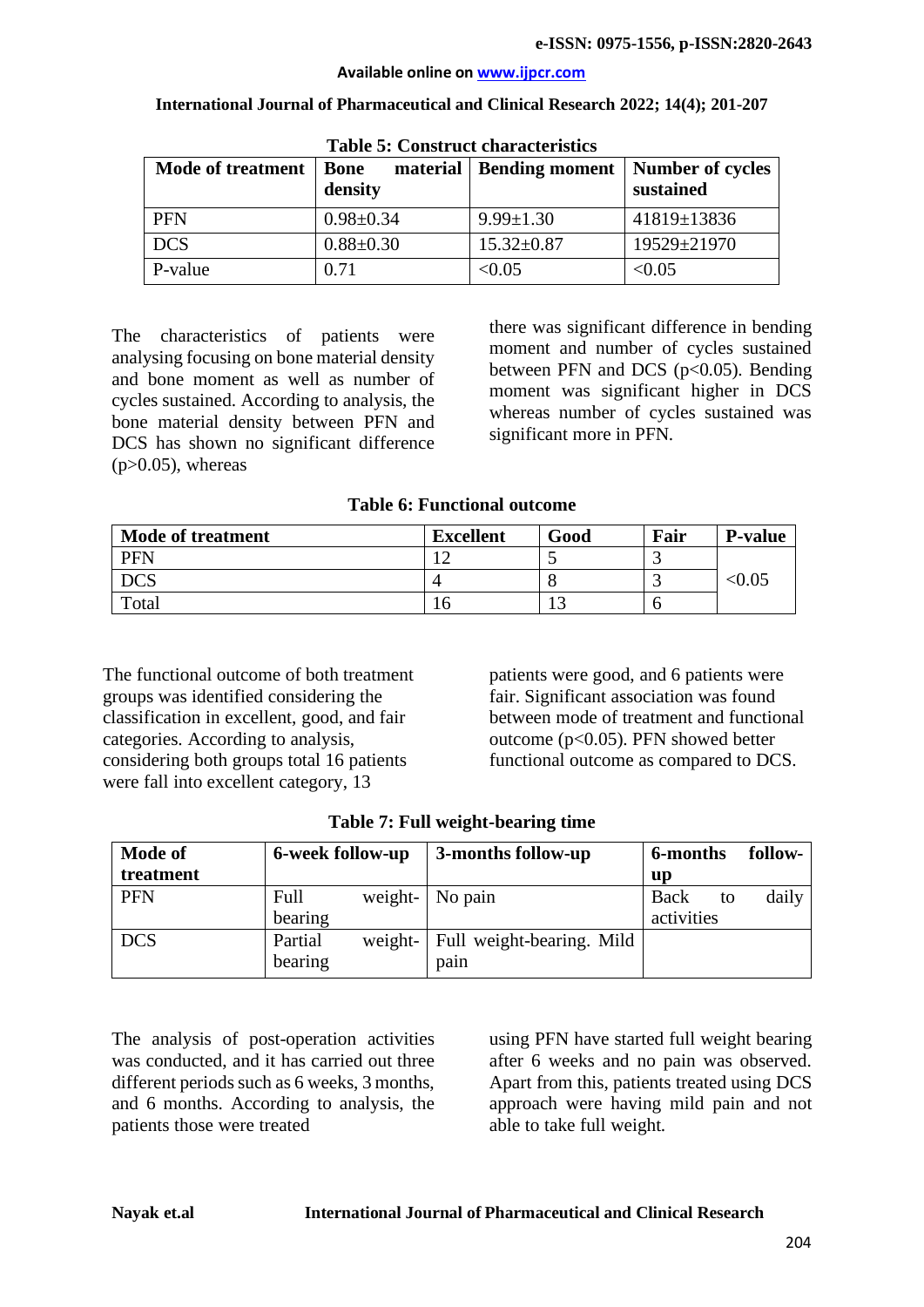| <b>Mode of treatment</b> | <b>Operative time</b> | <b>Blood loss</b> | <b>Fluoroscopy time</b> |
|--------------------------|-----------------------|-------------------|-------------------------|
| <b>PFN</b>               | 66.35 mins            | $0.47$ ltr        | 21.97 sec               |
| <b>DCS</b>               | 92.37 mins            | $1.4$ ltr         | $41.63 \text{ sec}$     |
| P-value                  | $<\!\!0.05$           | < 0.05            | < 0.05                  |

The interpretive parameters were compared between PFN and DCS groups and significant difference was found in

operative time, blood loss and fluoroscopy time. All the three parameters were significantly low in PFN as compared to DCS

| <b>Mode of treatment</b> | <b>Rate of infection</b> | Rate of non-union   Mean union time |          |
|--------------------------|--------------------------|-------------------------------------|----------|
| <b>PFN</b>               | 3.60%                    | 0.01%                               | 16 weeks |
| DCS                      | 8.90%                    | 21%                                 | 19 weeks |
| P-value                  | < 0.05                   | < 0.05                              | < 0.05   |

Post-operative parameters were analysed, and significant difference was found in them between PFN and DCS. All the three parameters were significantly lower for PFN as compared to DCS.

#### **Discussion**

The study has involved people from different age groups and most number of patients (37.14%) were aged between 51-60 years and least number of patients (8.57%) were aged between of 20-30 years. There were 65.71% male and 34.28% female patients. For the study, there were total 35 patients involved and 42.85% of there were treated using PFN approach and 57.14% were treated using DCS approach.

Wei et al., (2014)[12] has also suggested that number of male patient were higher than the female for treatment. Additionally Sanju et al., (2017)[13] has also identified that the male have the higher chances of having this kind of fracture as they take part in sports, biking and others.

For the current study four type of classification considered for analysing the level of complication and selecting the treatment option. According to analysis,

25.71% patients were categorised as type 2, 45.71% were categorised type 3, 17.14% were categorised as type 4 and 11.42% were type 5 category. The outcomes of the current study were having similarity with Cheema et al., (2012)[14] as maximum patients were having Type III femur fracture. In their study, 26.31% of patients were treated with type 2, 31.87% were having type 3, 21.17% have type 4 and rest of the patients had type 5 fracture.The functional outcome of both treatment groups for current study was identified considering the classification in excellent, good, and fair categories. According to analysis, considering both groups total 16 patients were fall into excellent category, 13 patients were good, and 6 patients were fair. There was significant difference found (p<0.05). The study outcomes of Chaturvedi et al. (2015)[15] were similar as the outcome of the present study.

For the current study, the analysis of postoperation activities was conducted, and it has carried out three different periods such as 6 weeks, 3 months, and 6 months. According to analysis, the patients those were treated using PFN have started full weight bearing after 6 weeks and no pain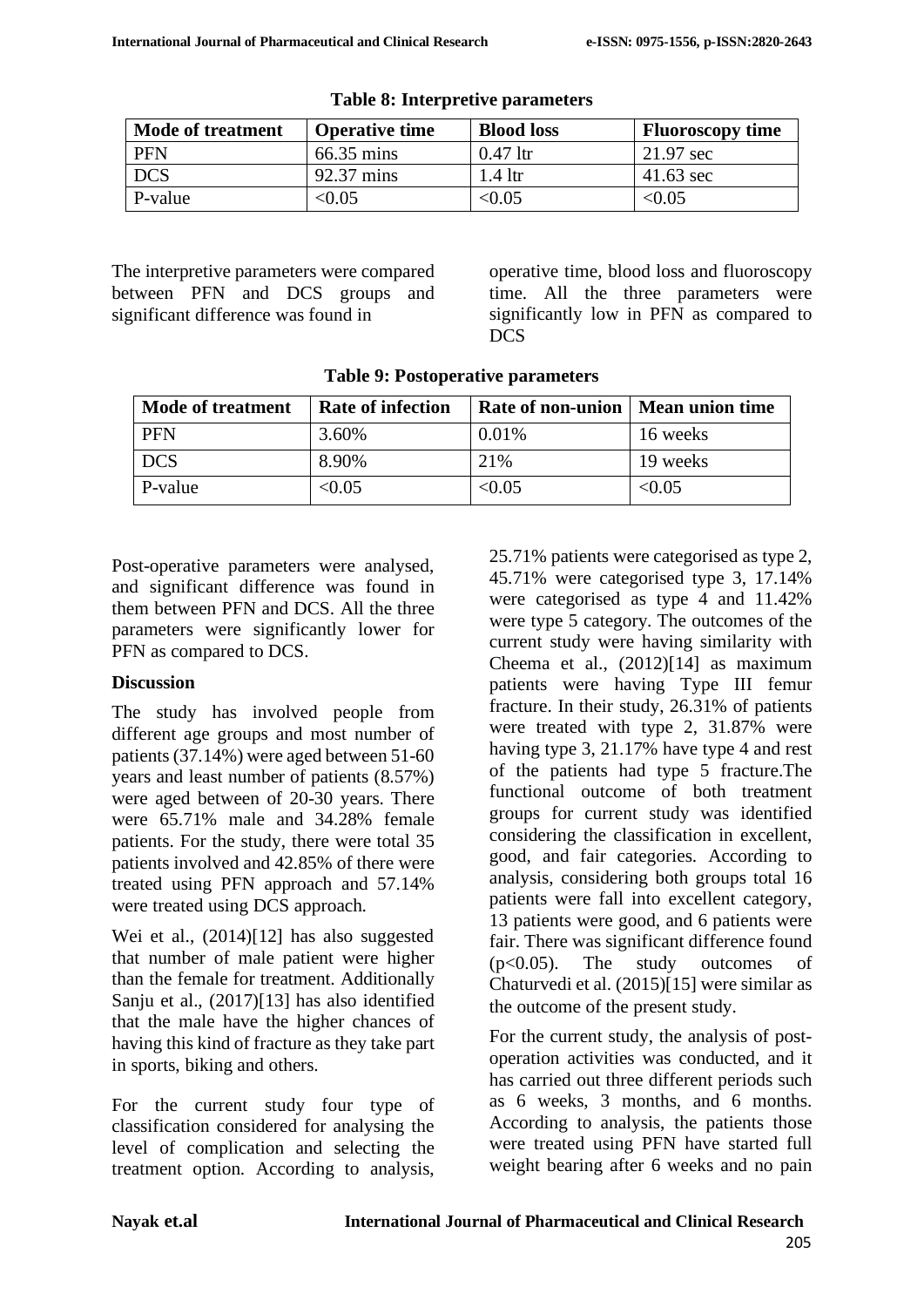was observed. Apart from this, patients treated using DCS approach were having mild pain and not able to take full weight. The mean time for union for PFN for the current study was 16 weeks and for the patients treated with DCS the mean time of union was 19 weeks. According to study of Hossain et al., (2015)[16] the mean union time for both groups were 16 weeks. [17]

### **Conclusion**

From the analysis of clinical outcome of PFN and DCS groups, it has been carried out the PFN is better than DCS as it has shorter period for treatment and helped to full recovery of the patients. Moreover, the functional outcome of PFN patients was good and these patients were had significant improvement.

# **References**

- 1. Kachewar VB, Pundkar GN, Bute BD, Wankhade UG. Comparative study of the clinical and radiological outcome of subtrochanteric fracture femur fixed by dynamic condylar screw (DCS) and long proximal femur nail (PFN). Indian Journal of Orthopaedics. 2020;6(4):311-5.
- 2. Jitprapaikulsarn S, Gromprasit A, Sukha K, Patamamongkonchai C, Kritsaneephaiboon A. The utility of reverse distal femur locking compression plate in minimally invasive osteosynthesis for type C subtrochanteric fractures of the femur: technical description and a clinical series of 50 cases. European Journal of Orthopaedic Surgery & Traumatology. 2021 Sep 7:1-1.
- 3. Nagy MT, Pydisetty G, Kwaees TA, Saldanha K. Outcome of revision surgery for bisphosphonate related subtrochanteric fracture non-union following failed intramedullary nailing. Injury. 2021 Mar 1;52(3):582-8.
- 4. Thakur A, Lone Z, Afzal T, Mohd J, Singh A. Outcome of subtrochanteric fractures of femur managed by internal fixation using long proximal femoral

nail: A prospective study authors. JMSCR. 2020;8(2):285-91.

- 5. Mirza MI, Gillani SF, Raza JH, Nadeem RD. Treatment Outcome of Sub-Trochanteric Fractures of Femur Fixed with Dynamic Condylar Screw. Annals of King Edward Medical University. 2018;24(4).
- 6. Shah K, Gol A, Patel D, Acharya H, Patariya R. Outcome of DCS (Dynamic Condylar Screw) in failed proximal femur nails in intertrochanteric fractures: A retrospective study. Indian Journal of Orthopaedics. 2018 Oct;4(4):310-5.
- 7. Kalia A, Singh J, Garg S, Singh R. Proximal Femoral Non-unions with Implant In Situ Treated by Revision Osteosynthesis: A Real Challenge. Journal of Orthopaedic Case Reports. 2020 Dec;10(9):80.
- 8. Pradhan V, Jain S, Agrawal S, Sharma SL. Comparative prospective study of proximal femoral nail and locking compression plate in subtrochanteric fractures of femur. Natl J Clin Orthop. 2018;2(4):188-94.
- 9. Kasha S, Yalamanchili RK. Management of subtrochanteric fractures by nail osteosynthesis: a review of tips and tricks. International Orthopaedics. 2020 Apr;44(4):645-53.
- 10. Deshpande S, Yemul S. Comparison of efficacy of extramedullary fixation devices and proximal femoral nail in the management of subtrochanteric fracture femur. Indian Journal of Orthopaedics. 2018 Apr;4(2):195-203.
- 11. Andalib A, Etemadifar M, Yavari P. Clinical Outcomes of Intramedullary and Extramedullary Fixation in Unstable Intertrochanteric Fractures: A Randomized Clinical Trial. Archives of Bone and Joint Surgery. 2020 Mar;8(2):190.
- 12. Wei. LKI, Wei. HW, Lin KP, Tsai CL, Lee PY. Proximal femoral morphology and the relevance to design of anatomically precontoured plates: a study of the Chinese population. Sci World J. 2014.